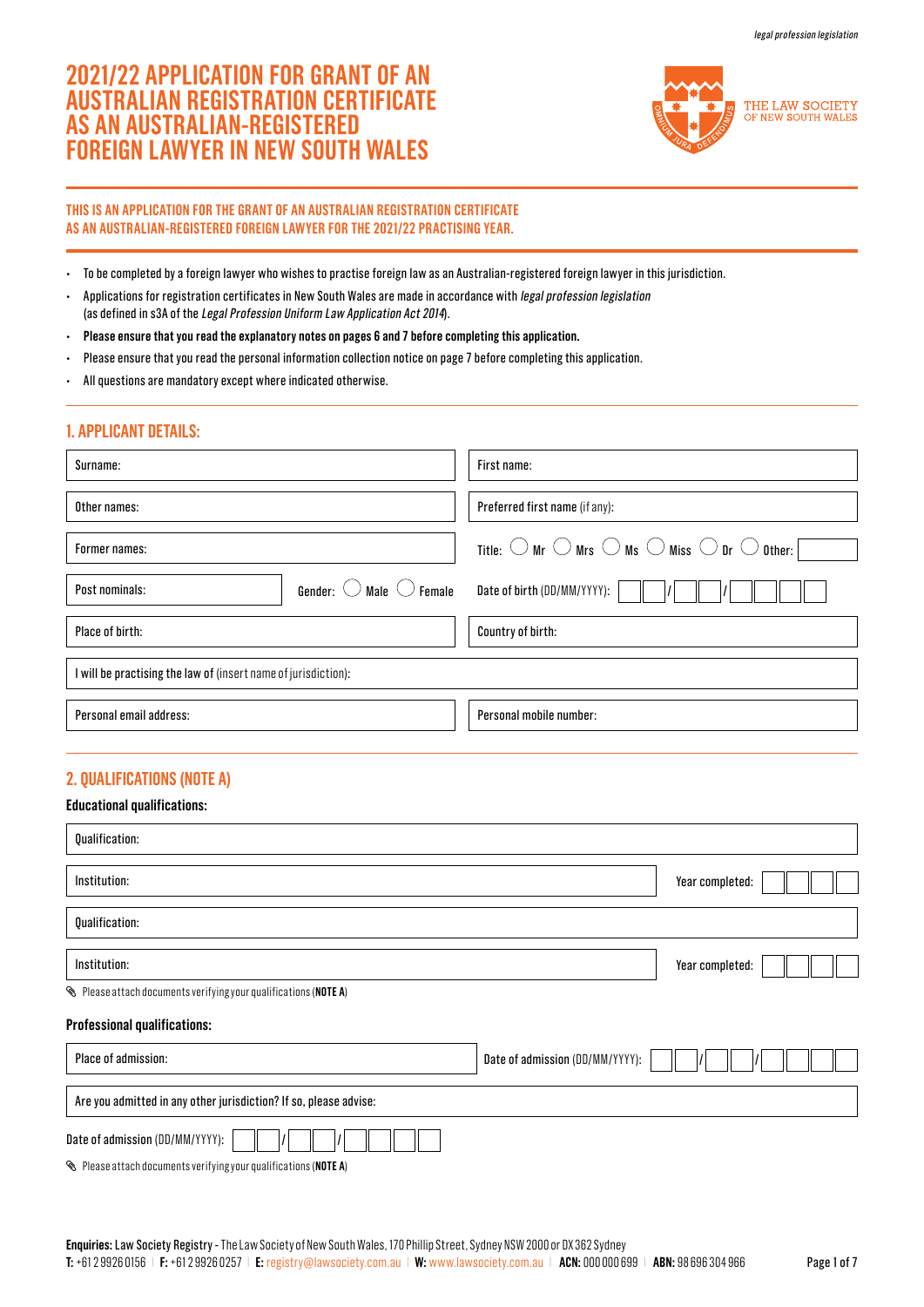## **3. FOREIGN REGISTRATION/S (NOTE B)**

| <b>3. FOREIGN REGISTRATION/S (NOTE B)</b>                                                                                                                                                              |                                                                                                                                                                           |
|--------------------------------------------------------------------------------------------------------------------------------------------------------------------------------------------------------|---------------------------------------------------------------------------------------------------------------------------------------------------------------------------|
| Name of the foreign registration authority:                                                                                                                                                            |                                                                                                                                                                           |
| Foreign jurisdiction/s where you are registered or authorised to engage in legal practice:                                                                                                             |                                                                                                                                                                           |
| Have you had any special condition or undertaking imposed in Australia or a foreign country as a result of criminal, civil or disciplinary proceedings which may<br>restrict your practice of the law? |                                                                                                                                                                           |
| No<br>Yes (please provide details below)                                                                                                                                                               |                                                                                                                                                                           |
| $\bullet$ Please attach current evidence of your registration and/or authorisation to engage in legal practise in your foreign jurisdiction. See <code>NOTEB</code>                                    |                                                                                                                                                                           |
| foreign country?                                                                                                                                                                                       | Are you currently the subject of disciplinary proceedings (including any preliminary investigation or action that may lead to disciplinary proceedings) in Australia or a |
| No<br>Yes (please provide details below)                                                                                                                                                               |                                                                                                                                                                           |
| Attach additional page if necessary.                                                                                                                                                                   |                                                                                                                                                                           |
| 4. PRACTICE DETAILS – PRINCIPAL PLACE OF PRACTICE IN AUSTRALIA (NOTE C)                                                                                                                                |                                                                                                                                                                           |
| If you are not currently practising in this jurisdiction what date do you intend to commence practice in this jurisdiction?                                                                            |                                                                                                                                                                           |
| Do you intend that New South Wales will be your principal place of practice?                                                                                                                           |                                                                                                                                                                           |
| Yes                                                                                                                                                                                                    |                                                                                                                                                                           |
| No - Provide the name of the jurisdiction you intend to be your principal place of practice                                                                                                            |                                                                                                                                                                           |
| <b>Practice details:</b>                                                                                                                                                                               |                                                                                                                                                                           |
| Practice name:                                                                                                                                                                                         |                                                                                                                                                                           |
| Office address:                                                                                                                                                                                        | <b>Business phone number:</b>                                                                                                                                             |

|                                                                               | <b>Business fax number:</b>                                 |
|-------------------------------------------------------------------------------|-------------------------------------------------------------|
|                                                                               | Mobile phone number:                                        |
| Communication email address for the Law Society:                              |                                                             |
| Publication email address for the Law Society:                                |                                                             |
| <b>Residential address:</b>                                                   |                                                             |
| Place of practice<br>Address for service (must be a street address): (NOTE D) | Other (specify below):<br>Residential                       |
|                                                                               |                                                             |
| Do you agree for this 'Address for service' to display on an online Register? | No<br>Yes                                                   |
| Place of practice<br>Preferred postal address:<br>Residential                 | <b>Address for service</b><br>Other/PO Box (specify below): |
|                                                                               |                                                             |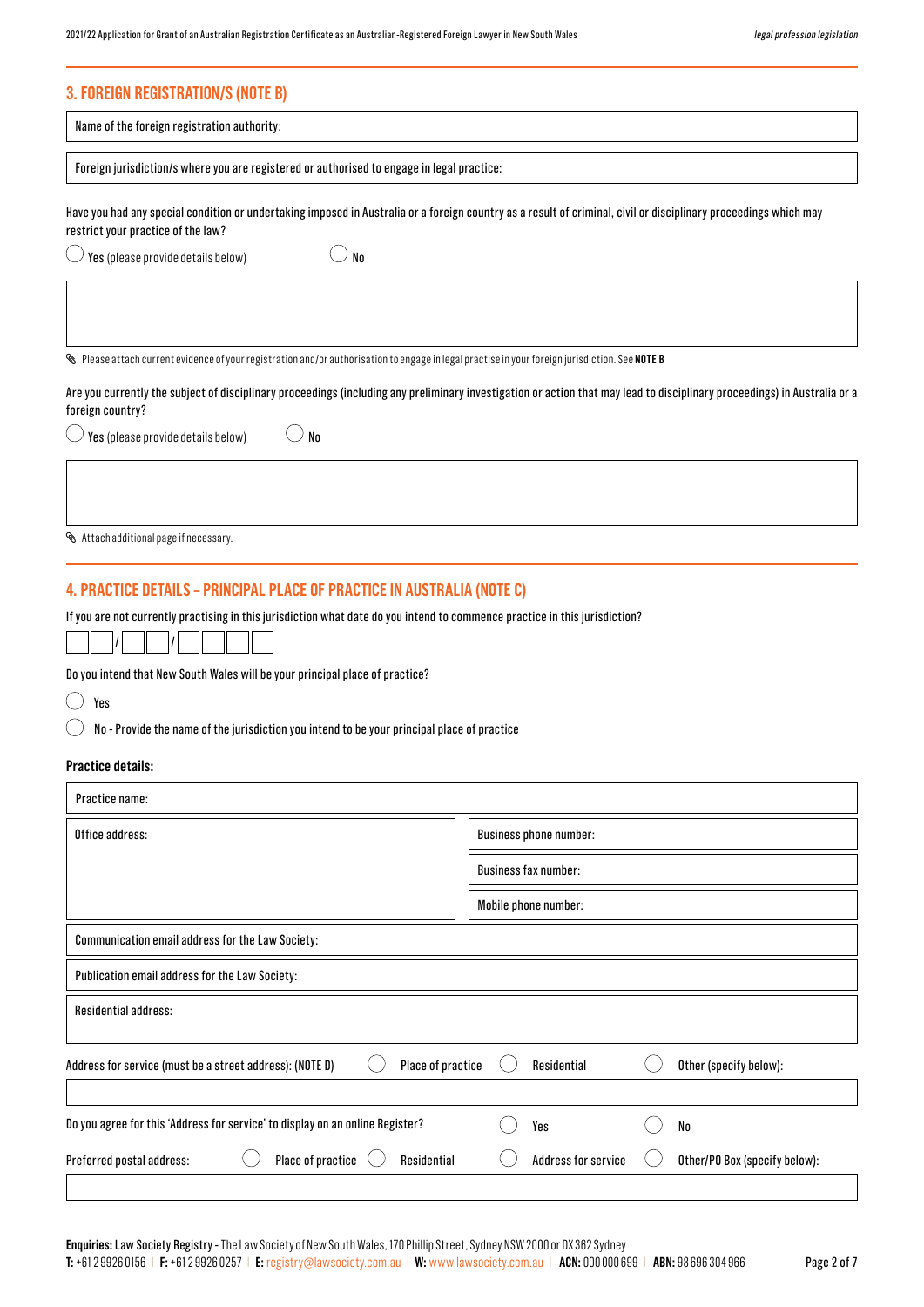## **5. PRACTICE DETAILS – PRINCIPAL PLACE OF PRACTICE IN AUSTRALIA (NOTE E)**

**Form of practice:**

Please indicate:

| As a sole practitioner; or                                                                                                                                                                                                                                    |
|---------------------------------------------------------------------------------------------------------------------------------------------------------------------------------------------------------------------------------------------------------------|
| As a partner in a law firm, as defined in the <i>legal profession legislation</i> (see Note E); or                                                                                                                                                            |
| In a partnership with one or more Australian-registered foreign lawyers in circumstances where, if the Australian-registered foreign lawyer<br>were an Australian legal practitioner, the partnership would be permitted under a law of this jurisdiction; or |
| As a volunteer at a community legal service or otherwise on a pro bono basis; or                                                                                                                                                                              |
| As a partner, director, officer or employee of an incorporated legal practice or unincorporated legal practice; or                                                                                                                                            |
| As an employee of a law practice, as defined in the legal profession legislation (see Note E); or                                                                                                                                                             |
| As an employee of an Australian-registered foreign lawyer.                                                                                                                                                                                                    |
| Other:                                                                                                                                                                                                                                                        |

## **6. FIT AND PROPER PERSON (NOTE F)**

Is there any matter referred to in section 62(3) of the Legal Profession Uniform Law (NSW) and rules 20 and 21 of the Legal Profession Uniform Law General Rules 2015 which is applicable to you, and which you have not previously disclosed in writing to the Law Society? (see **Note F**)

| ۰.<br>$\frac{1}{2}$<br>v | ×<br>M.<br>۰, |
|--------------------------|---------------|
|                          |               |

Yes (please provide a statement of all matters not previously disclosed in writing to the Law Society)

## **7. SHOW CAUSE EVENTS (NOTE G)**

Is there any matter referred to in section 87 and 88 of the Legal Profession Uniform Law (NSW) which is applicable to you and which you have not previously disclosed in writing to the Law Society? (see **Note G**)

| ٠ | ۰,<br>٠ | ×<br>٠<br>۰, |
|---|---------|--------------|

 $($ Yes (please complete and submit a 'Notice of Show Cause Event' form as indicated in **Note G**)

## **8. CURRENT OR PREVIOUSLY HELD AUSTRALIAN CERTIFICATE (NOTE H)**

## Have you ever held a registration certificate in New South Wales?

 $\bigcirc$  Yes (please provide details below)  $\bigcirc$  No

Have you ever held a registration certificate in an Australian jurisdiction other than New South Wales?

Yes (please provide details below)  $\bigcirc$  No

Do you hold a current registration certificate in another Australian jurisdiction as at the date of this application?

 $\bigcirc$  Yes (please provide details below)  $\bigcirc$  No

Do you hold a current Australian practising certificate as at the date of this application?

 $\bigcirc$  Yes (please provide details below)  $\bigcirc$  No

Attach additional page if necessary.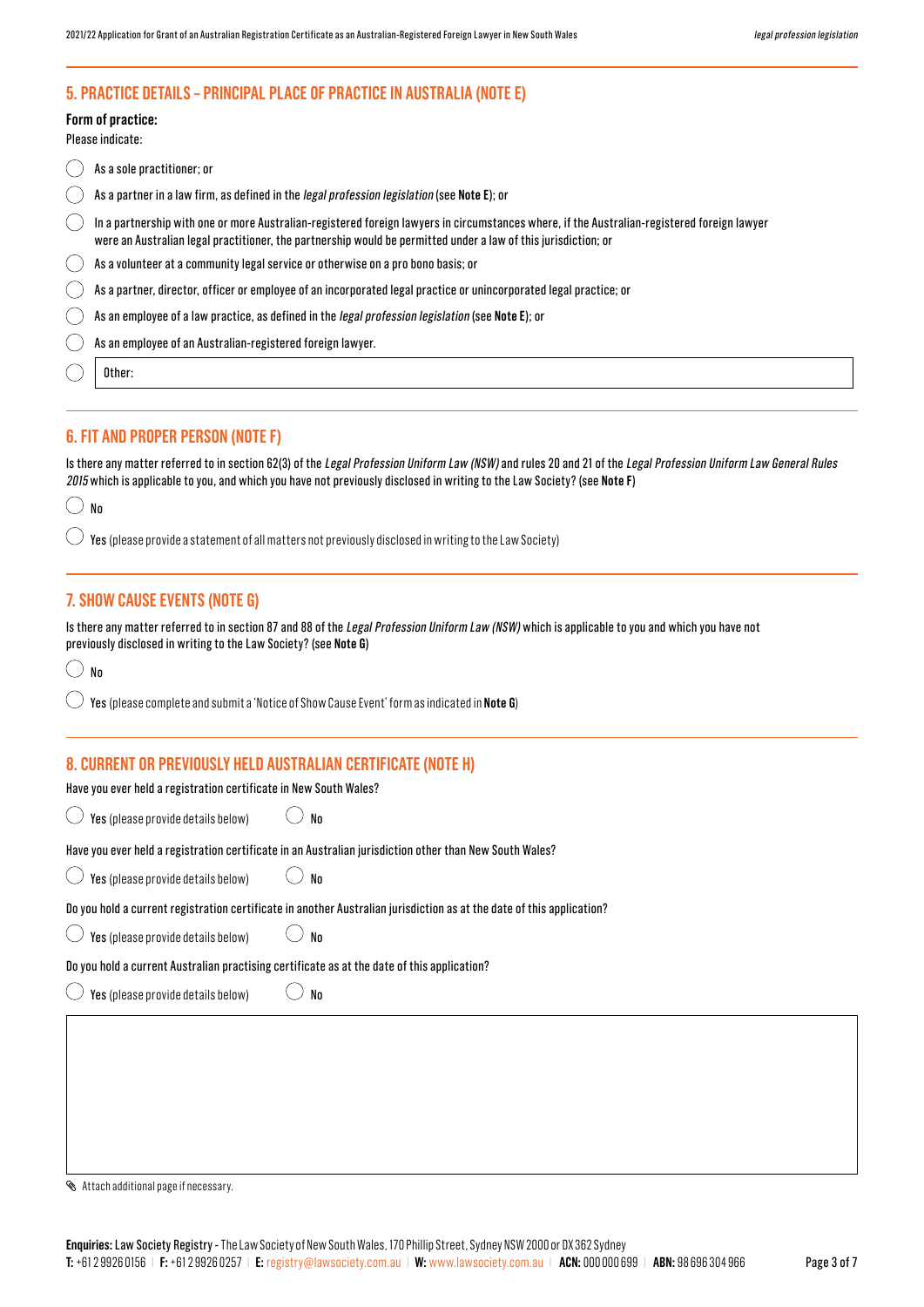## **9. PROFESSIONAL INDEMNITY INSURANCE (NOTE I)**

There are specific professional indemnity insurance requirements for Australian-registered foreign lawyers under the *legal profession legislation*. **It is important that you read Note D before responding to the following**:

**1.** Do you hold or are you covered by professional indemnity insurance that covers you practising foreign law in New South Wales?

- $\left(\begin{array}{c} \end{array}\right)$ Yes (please complete question 2)
- No (please complete the undertaking below)
- **2.** Do you hold or are you covered by an approved insurance policy issued by the New South Wales approved insurer (Lawcover)?
- Yes (attach evidence of insurance cover and proceed to section 10)
- No (please proceed to question 3)

**3.** Do you hold or are you covered by an approved insurance policy issued by another Australian jurisdiction?

- Yes (attach evidence of insurance cover and proceed to section 10)
- No (please proceed to question 4)

**4.** Do you hold or are you covered by an insurance policy issued by a foreign jurisdiction?

- Yes (attach evidence of insurance cover and complete the undertaking below)
- No (please complete the undertaking below)

#### **Undertaking:**

I am the applicant named on page 1 of this form and I undertake, upon the grant of my Australian registration certificate, as an Australian-registered foreign lawyer who does not hold or is not covered by an approved insurance policy for this jurisdiction, to provide a disclosure statement in writing to each client before, or as soon as practicable after, being retained for legal services in this jurisdiction stating—

(a) whether or not the lawyer is covered by other professional indemnity insurance; and

(b) if covered, the nature and extent of that insurance. (**Note I**).

Signed:

| Dated (DD/MM/YYYY): |  |  |
|---------------------|--|--|
|                     |  |  |

## **10. DECLARATION (NOTE J)**

I declare that the contents of this application are true and correct and that I am authorised and/or registered to engage in legal practice by the foreign registration authority/authorities as shown on this form and that:

- I am not an Australian legal practitioner.
- I intend to engage in legal practice in New South Wales within a reasonable time after registration.
- I am not the subject of disciplinary proceedings in Australia or a foreign country (including any preliminary investigations or action that might lead to disciplinary proceedings) in my capacity as an overseas-registered foreign lawyer or an Australian-registered foreign lawyer.
- I have not been convicted of an offence in Australia or a foreign country other than as disclosed in this application.
- My registration or authorisation is not cancelled or currently suspended in any place as a result of disciplinary action.
- I am not otherwise personally prohibited from engaging in legal practice in any place or bound by any undertaking not to engage in legal practice in any place as a result or criminal, civil or disciplinary proceedings in any place.

| ٠ |  |
|---|--|
|---|--|

| Dated (DD/MM/YYYY): |  |  |
|---------------------|--|--|
|                     |  |  |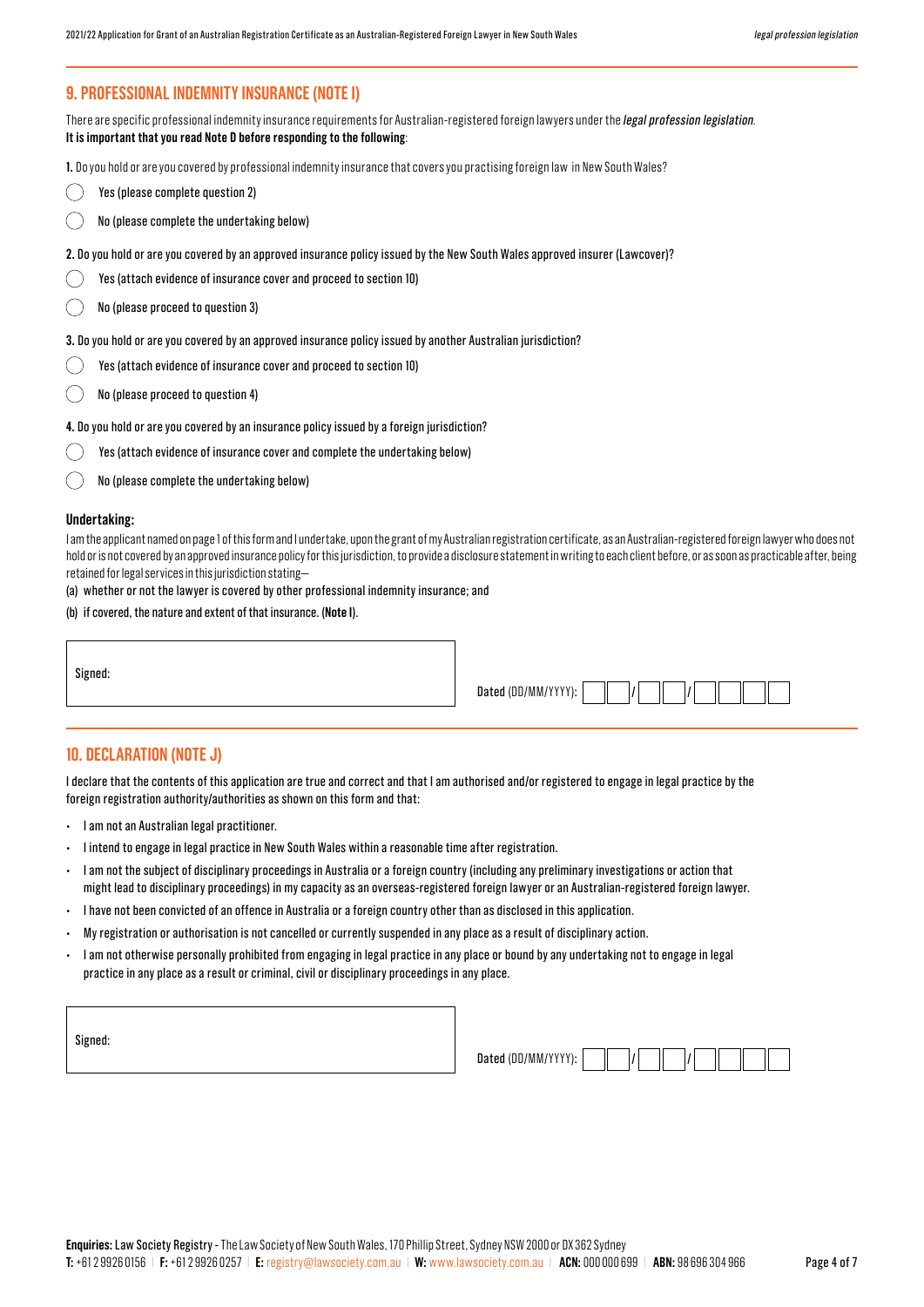## **10. SCHEDULE OF FEES AND PAYMENT**

#### **Amount owing:**

Registration **Fidelity Fund** 

**Total:** 

 $\overline{a}$ 

| Certificate Fee: | $\parallel$ 0 $\parallel$<br>$\mathbf{0}$   <br>5 |
|------------------|---------------------------------------------------|
| Contribution:    | $9 \parallel 0 \parallel$ . $0 \parallel$<br>0    |
|                  | $4 \parallel 0 \parallel$<br>$\vert 0 \vert$      |

\* A Fidelity Fund contribution is only payable by an Australian-registered foreign lawyer who practises as a partner or employee of an Australian law practice. Please note that the registration certificate fee and Fidelity Fund contribution do not attract GST.

## **Payment details:**

| $\bigcirc$ Cheque/money order (made payable to The Law Society of New South Wales and attached to application form) |
|---------------------------------------------------------------------------------------------------------------------|
|                                                                                                                     |

|  | $\cup$ EFTPOS (payment to be made in person at the Law Society) |  |
|--|-----------------------------------------------------------------|--|
|  |                                                                 |  |

| Credit card:                                                                                 |  |  |  |  |  |  |
|----------------------------------------------------------------------------------------------|--|--|--|--|--|--|
| Card type: $\bigcirc$ Amex $\bigcirc$ Mastercard $\bigcirc$ Visa<br>Amount to be charged: \$ |  |  |  |  |  |  |
| Expiry date:<br>Card number:                                                                 |  |  |  |  |  |  |
| Cardholder's name:                                                                           |  |  |  |  |  |  |
| Cardholder's signature:                                                                      |  |  |  |  |  |  |

## **11. LODGEMENT OF APPLICATION FORM**

#### **Please return completed form by either:**

Email: Fax: Post:

#### **Please direct any queries to the Registry on:**

| Email: | registry@lawsociety.com.au          | Email:<br>Telephone:<br>Fax: | registry@lawsociety.com.au<br>+61 2 9926 0156<br>+61 2 9926 0257 |
|--------|-------------------------------------|------------------------------|------------------------------------------------------------------|
| Fax:   | +61 2 9926 0257                     |                              |                                                                  |
| Post:  | LAW SOCIETY REGISTRY                |                              |                                                                  |
|        | 170 Phillip Street, Sydney NSW 2000 |                              |                                                                  |
|        | or DX 362 Sydney                    |                              |                                                                  |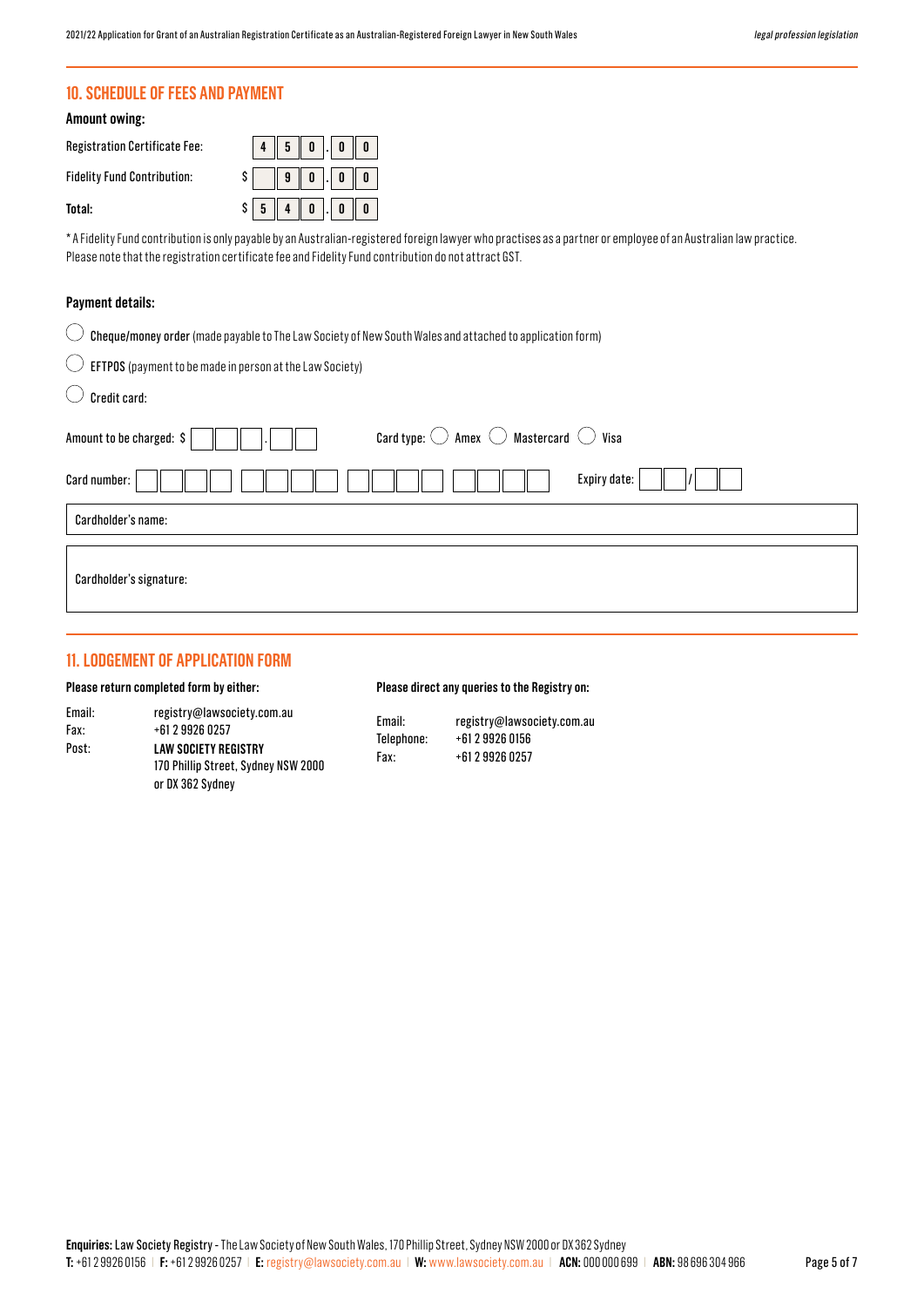## **GENERAL NOTES**

#### **Application and practice notes**

- An application that fails to provide mandatory information (including payment), or provides incomplete or misleading information, will be treated as an incomplete application.
- An incomplete application will be treated as 'not received' for the purposes of the legal profession legislation, and will be returned to the applicant. It will then be up to the applicant to decide whether or not to proceed with the annlication.
- If the applicant wishes to proceed, the applicant will need to resubmit their application by completing the missing/incomplete information in their original application and redeclaring the same application.

## **EXPLANATORY NOTES**

#### **Note A: Qualifications**

The following supporting documents **MUST** be attached to your application:

• An original instrument, or certified copy of an original instrument, from each foreign registration authority specified in this application which verifies your educational and professional qualifications.

#### **Note B: Foreign registration/s**

The following supporting documents **MUST** be attached to your application:

- An original instrument, or certified copy of an original instrument, from each foreign registration authority specified in this application which verifies your registration/s by the authority to practise law in the relevant foreign country and the dates of registration.
- An original instrument, or certified copy of an original instrument, from each foreign registration authority specified in this application which describes anything done by you in engaging in legal practice in that foreign country of which the authority is aware and that, in the opinion of the authority, had or is likely to have an adverse effect on your professional standing within the legal profession of that place.

#### **Note C: Practice details – principal place of practice**

#### **Principal place of practice**

For the purposes of reporting you will be assigned to this entity on the Law Society's records.

#### **Change in practice details**

Section 150 of the Legal Profession Uniform Law Application Act 2014 provides;

Register of local registration certificates

- (1) The appropriate Council must keep a register of the names of persons to whom it grants local registration certificates.
- (2) The register may include the details that may be included in the register under section 435 of the Legal Profession Uniform Law (NSW) and must not include the details that must not be included in the register under that section. Subsection (3) prevails over this subsection in the event of an inconsistency.
- (3) The local regulations may make provision for or with respect to the information that may or must be included in the register.
- (4) The register must state the conditions (if any) imposed on a foreign lawyer's registration.
- (5) The register may be kept in a form determined by the appropriate Council.
- (6) The register must be available for inspection, without charge, at the appropriate Council's office during normal business hours.

Until the requisite information is provided, the Law Society Council will not consider granting a registration certificate.

- If the applicant does not wish to proceed, the applicant may request to withdraw the application and may be refunded the application fees.
- It is at the discretion of the Law Society Council whether to grant a registration certificate. Mere lodgement of an application form with the relevant fees does not entitle the applicant to commence practice.
- A registration certificate will not be granted unless professional indemnity insurance requirements are met.

#### **Note D: Address details**

Section 442(1)(b) of the Legal Profession Uniform Law (NSW) requires the Law Society's register of Australian-registered foreign lawyers to include an address for service for each Australian-registered foreign lawyer. The address for service must be a physical street address.

Section 150(6) of the Legal Profession Uniform Law Application Act 2014 requires the Law Society Council to make the register available for inspection. The address for service will appear on this version of the register, unless special circumstances warrant it not being available.

#### **Note E: Form of practice**

For the purposes of specifying your form of practice, please note the following definitions in Section 6 of the Legal Profession Uniform Law (NSW):

Law Firm means a partnership consisting only of -

- (a) Australian legal practitioners; or
- (b) one or more Australian legal practitioners and one or more Australianregistered foreign lawyers.
- Law Practice means -
- (a) a sole practitioner; or
- (b) a law firm; or
- (c) a community legal service; or
- (d) an incorporated legal practice; or
- (e) an unincorporated legal practice.

#### **Note F: Fit and proper person**

Applicants should refer to section 62(3) of the Legal Profession Uniform Law (NSW) and rules 20 and 21 of the Legal Profession Uniform Law General Rules 2015 in considering whether or not they are a fit and proper person to hold an Australian registration certificate, These Rules are available on the Law Society's website at www.lawsociety.com.au.

#### **Note G: Show cause events**

Section 87 of the Legal Profession Uniform Law (NSW) requires that an applicant must provide to the Law Society Council a statement about any automatic show cause event and explain why, despite the show cause event, the applicant considers himself or herself to be a fit and proper person to hold a registration certificate.

An automatic show cause event is a bankruptcy-related event, a conviction for a serious offence or a tax offence. Please refer to sections 86 and 87, and the definitions in section 6, of the Legal Profession Uniform Law (NSW) to determine if you are required to provide a statement.

A pro-forma statement that may be completed is available under "forms" on the Law Society's website of www.lawsociety.com.au.

#### Please contact the Professional Standards Department on (02) 9926 0110 for assistance.